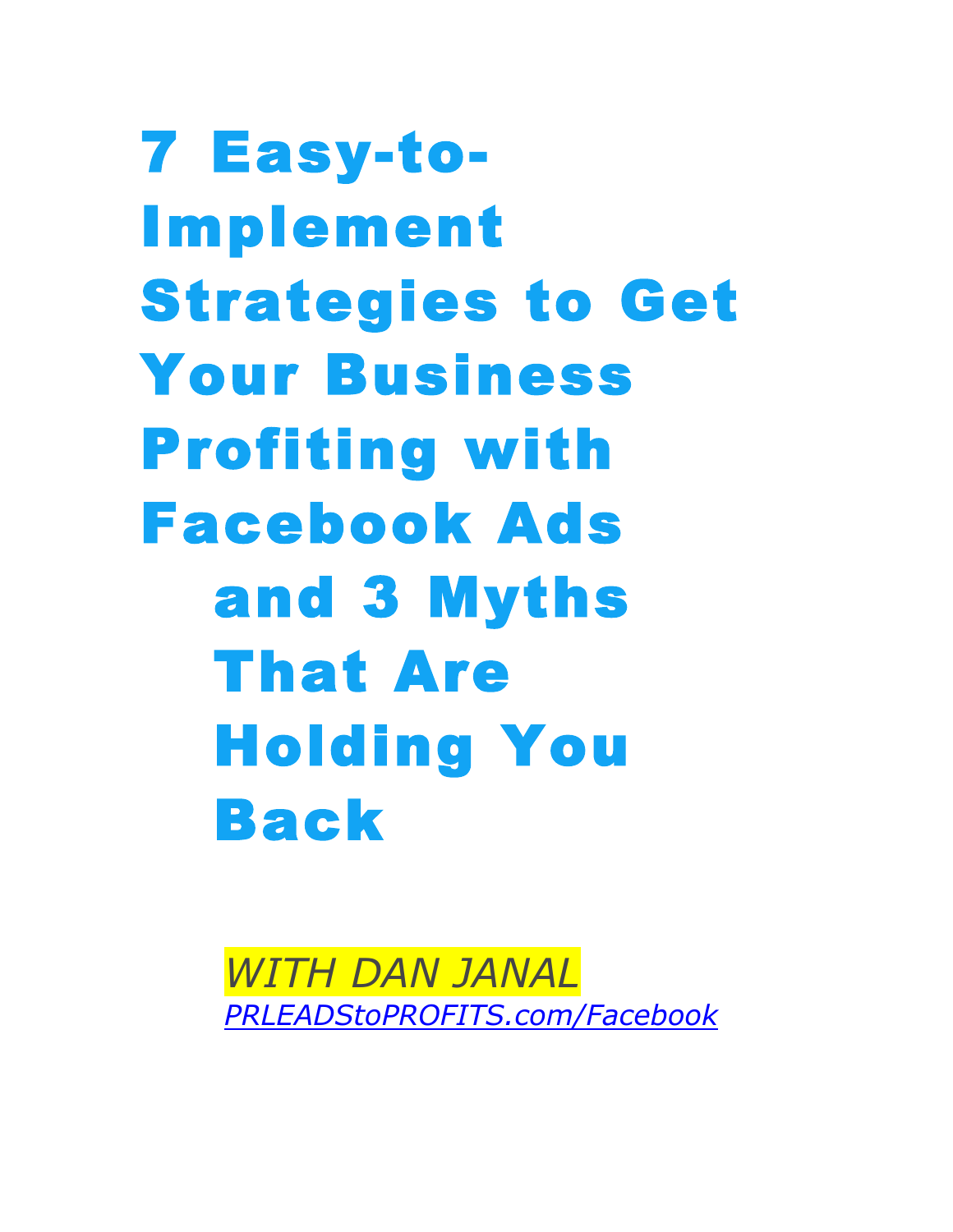## 3 WAYS TO GET MASSIVE VALUE FROM THIS FACEBOOK ADVERTISING WEBINAR

1. Print this workbook and use it on our webinar to stay fully engaged and focused throughout our time together.

2. Think of one question you want answered while we are live on the webinar. If I don't answer your question during my training, you can ask it during the Q&A session.

3. To maximize your time on this webinar, at the end of the session decide on just ONE action item you plan to complete in the next 24 hours.

Taking action right away will give you instant momentum to start seeing big results.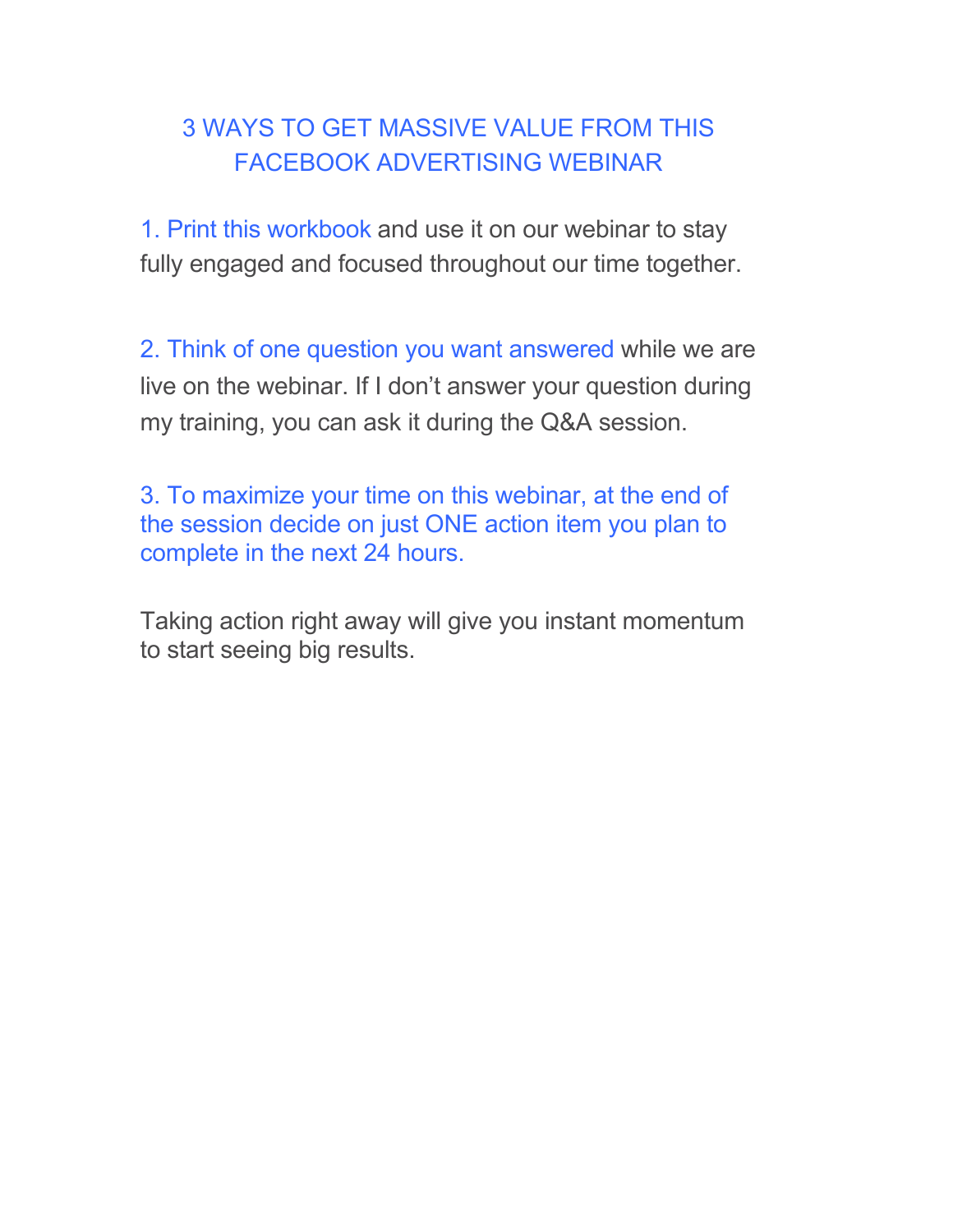## YOU ARE IN THE RIGHT PLACE IF...

1. You know there's a lot of money to be made on Facebook Ads, but you \_\_\_\_\_\_\_\_\_\_\_\_\_\_\_\_\_

\_\_\_\_\_\_\_\_\_\_\_\_\_\_\_\_\_\_ \_\_\_\_\_\_\_\_\_\_\_\_\_\_\_\_\_\_

2. You're \_\_\_\_\_\_\_\_\_\_\_\_\_\_ with Facebook because it takes too much time, effort and energy – and it \_\_\_\_\_\_\_\_\_\_\_\_\_\_\_\_\_\_\_\_\_\_\_\_\_ all the time!

3. You know you should be advertising on Facebook, but you \_\_\_\_\_\_\_\_\_\_\_\_\_\_\_ know how!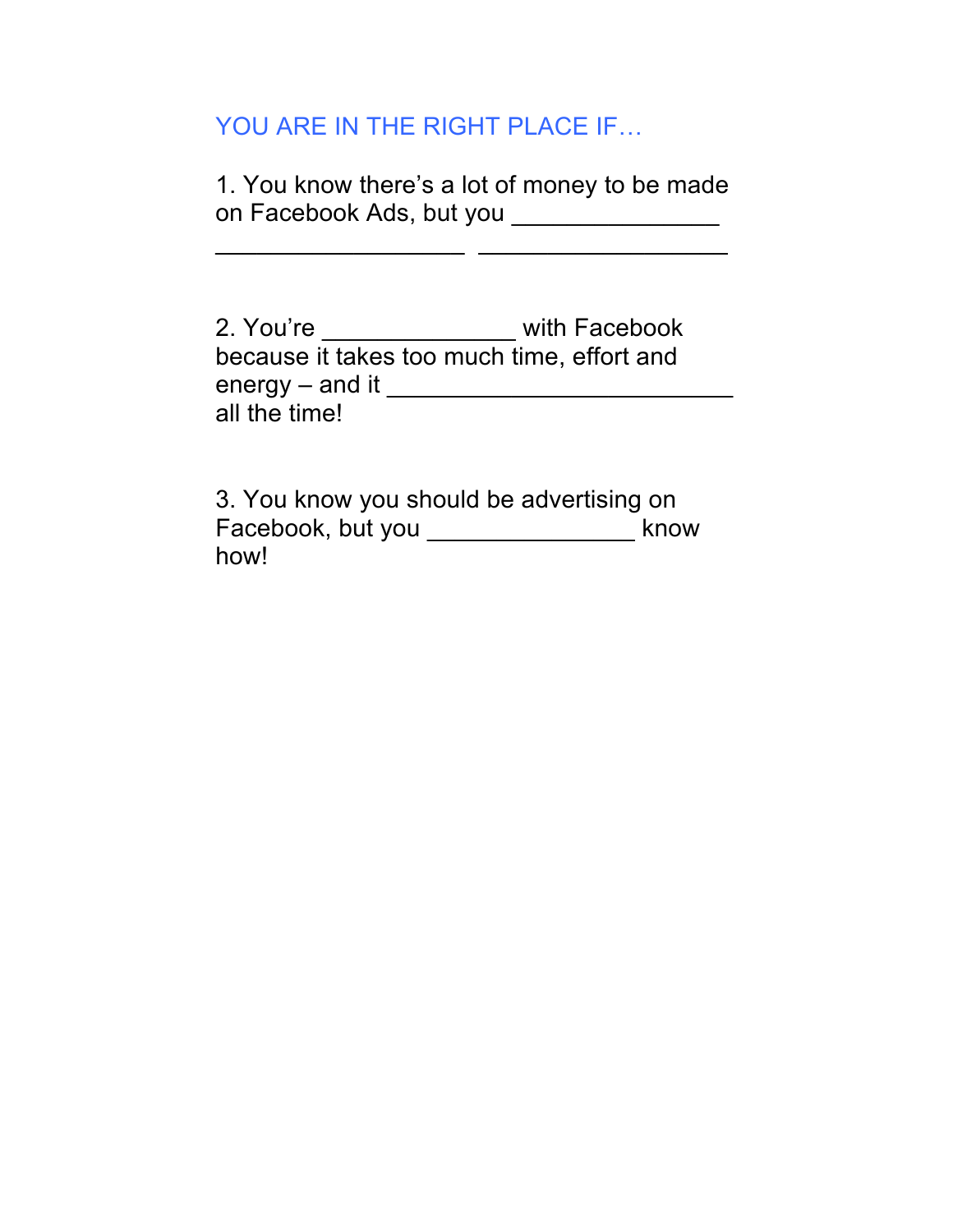| HERE'S WHAT YOU WILL DISCOVER |  |
|-------------------------------|--|
|-------------------------------|--|

1. How to use Facebook to accomplish any trackable marketing goal including: \_\_\_\_\_\_\_\_\_\_\_ \_\_\_\_\_\_\_\_\_\_\_\_\_\_\_\_\_\_\_\_\_ and \_\_\_\_\_\_\_\_\_\_\_\_\_.

2. Easy strategies that are working right now to help you quickly \_\_\_\_\_\_\_\_\_\_\_\_\_\_\_\_\_\_on your ads.

3. Proven ways to find you \_\_\_\_\_\_\_\_\_\_ \_\_\_\_\_\_\_\_\_\_\_\_\_\_\_\_\_ without spending a penny!

4. How to set a realistic **All and Set a realistic**  $\cdot$ 

5. How to make your \_\_\_\_\_\_\_\_\_\_\_\_\_\_\_\_\_\_\_\_\_ stand out and create action.

6. Don't \_\_\_\_\_\_\_\_\_\_\_\_\_ Facebook's terms of service.

7. How to justify your investment with a foolproof Return on Investment formula you can use for any \_\_\_\_\_\_\_\_\_\_\_\_\_\_ or \_\_\_\_\_\_\_\_\_\_\_\_\_ you have.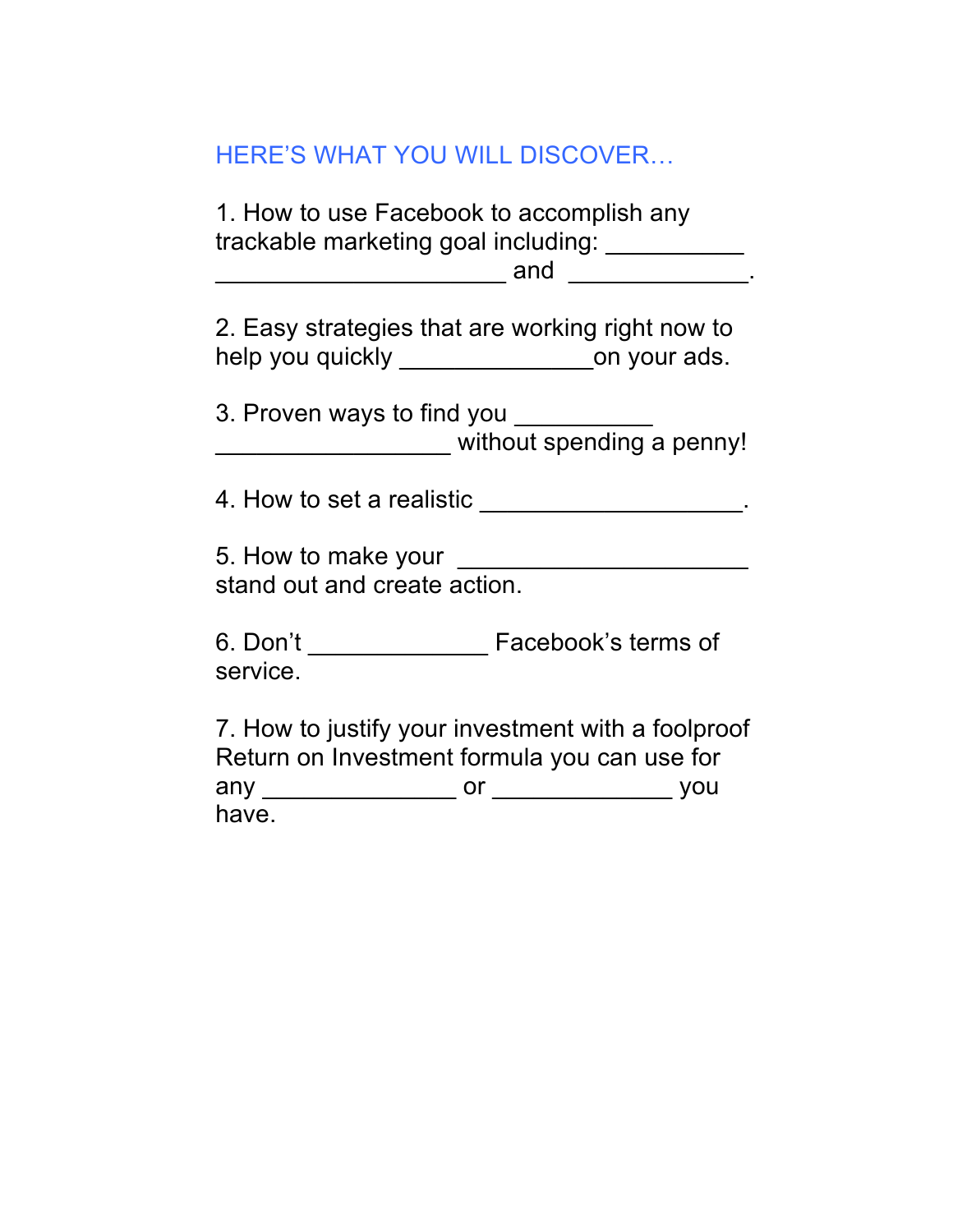## 7 STRATEGIES TO GET UP AND RUNNING ON FACEBOOK ADS **TODAY**



Facebook can help you

reach your goals for

- 1. 2.
- 3.

 $\begin{array}{|c|c|c|}\n\hline\n\text{STRATEGY & \#2} & \text{Decide on the best type of}\n\hline\n\end{array}$ 

ad of ad to tell your story.

- 1. Boost \_\_\_\_\_\_\_\_\_\_
- 2. Traditional \_\_\_\_\_\_\_
- 3. Carousel \_\_\_\_\_\_\_\_
- 4. Video \_\_\_\_\_\_\_\_\_\_
- 5. Lead \_\_\_\_\_\_\_\_\_\_\_

### Who are you trying to STRATEGY #3

reach?

- 1. Current \_\_\_\_\_\_ and \_\_\_\_\_\_
- 2. Lookalike \_\_\_\_\_\_\_\_\_\_\_\_\_\_\_\_
- 3. Demographics, like \_\_\_\_\_\_\_\_
- 4. Interests, like \_\_\_\_\_\_\_\_\_\_\_\_\_

STRATEGY#4 What is your budget?

- 1. Test adds with only \$\_\_\_\_\_\_ per day
- 2. \_\_\_\_\_\_\_ days minimum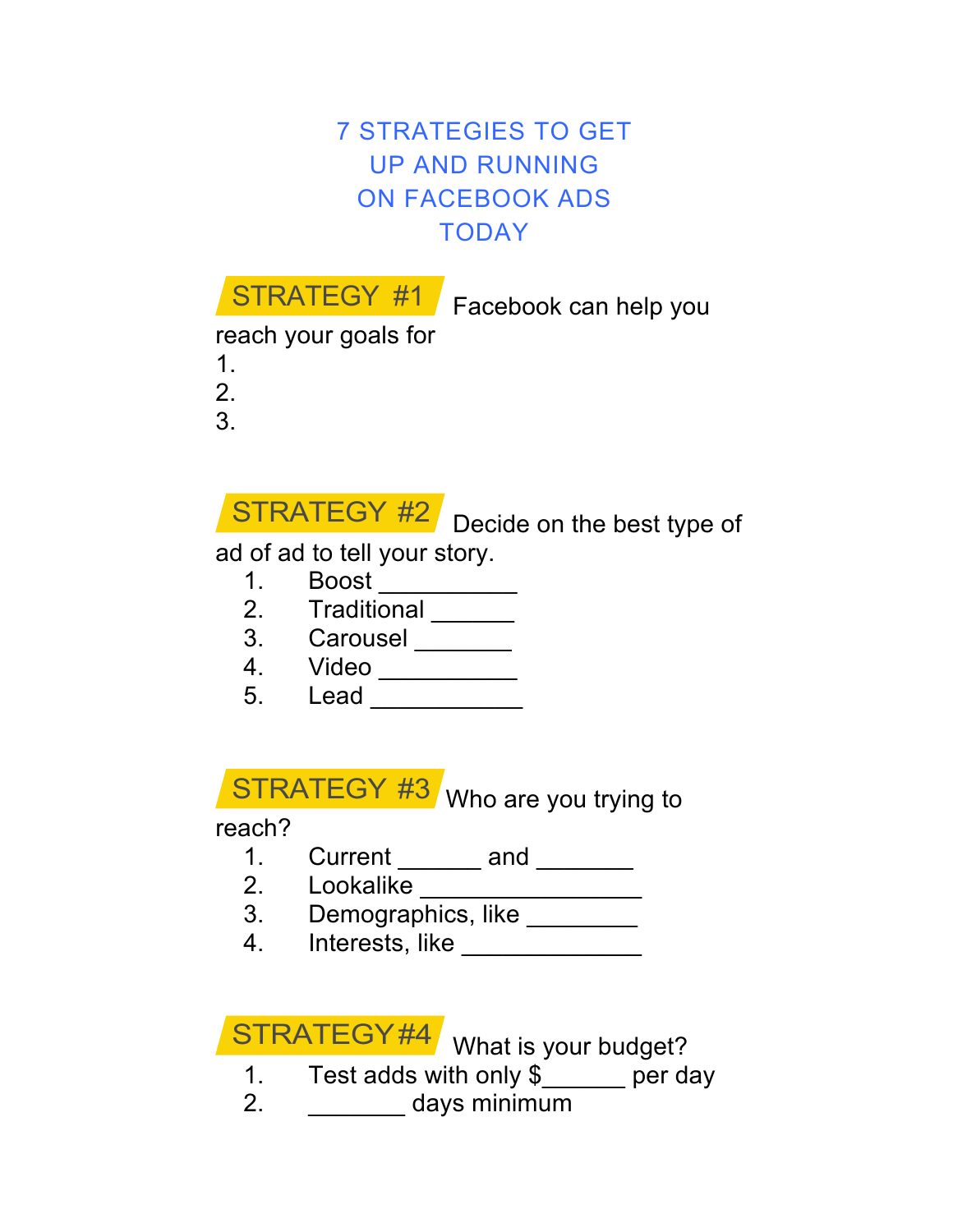- 3. Test sets of ads
- 4. Don't pay for \_\_\_\_\_\_\_\_\_\_\_ side ads!

STRATEGY #5

What goes into a great ad?

- 1. Message
- 2. Art
- 3. Headline
- 4. Call to action

Don't violate Facebook's STRATEGY#6

\_\_\_\_\_\_\_\_\_\_ of service. You'll waste time if you

do these:

- 1. 20 percent \_\_\_\_\_\_\_\_\_\_ rule
- 2. False \_\_\_\_\_\_\_\_\_\_\_\_\_\_\_\_\_\_
- 3. Pop \_\_\_\_\_\_\_\_\_\_\_\_\_\_ forms
- 4. Audio \_\_\_\_\_\_\_\_\_\_\_\_\_\_\_\_\_\_\_\_\_\_play
- 5. Ethnic/medical call outs

STRATEGY #7 Measure your return on

investment (ROI)

What are you measuring?

- 1. Leads
- 2. Sales
- 3. Appointments?
- 4. Magic formula
- 5. Your formula: You average sale is
- \$\_\_\_\_\_\_\_\_. Cost to acquire customer is \_\_\_\_\_\_\_\_\_\_\_\_\_\_\_\_\_\_\_\_\_\_\_\_\_\_\_\_\_\_\_\_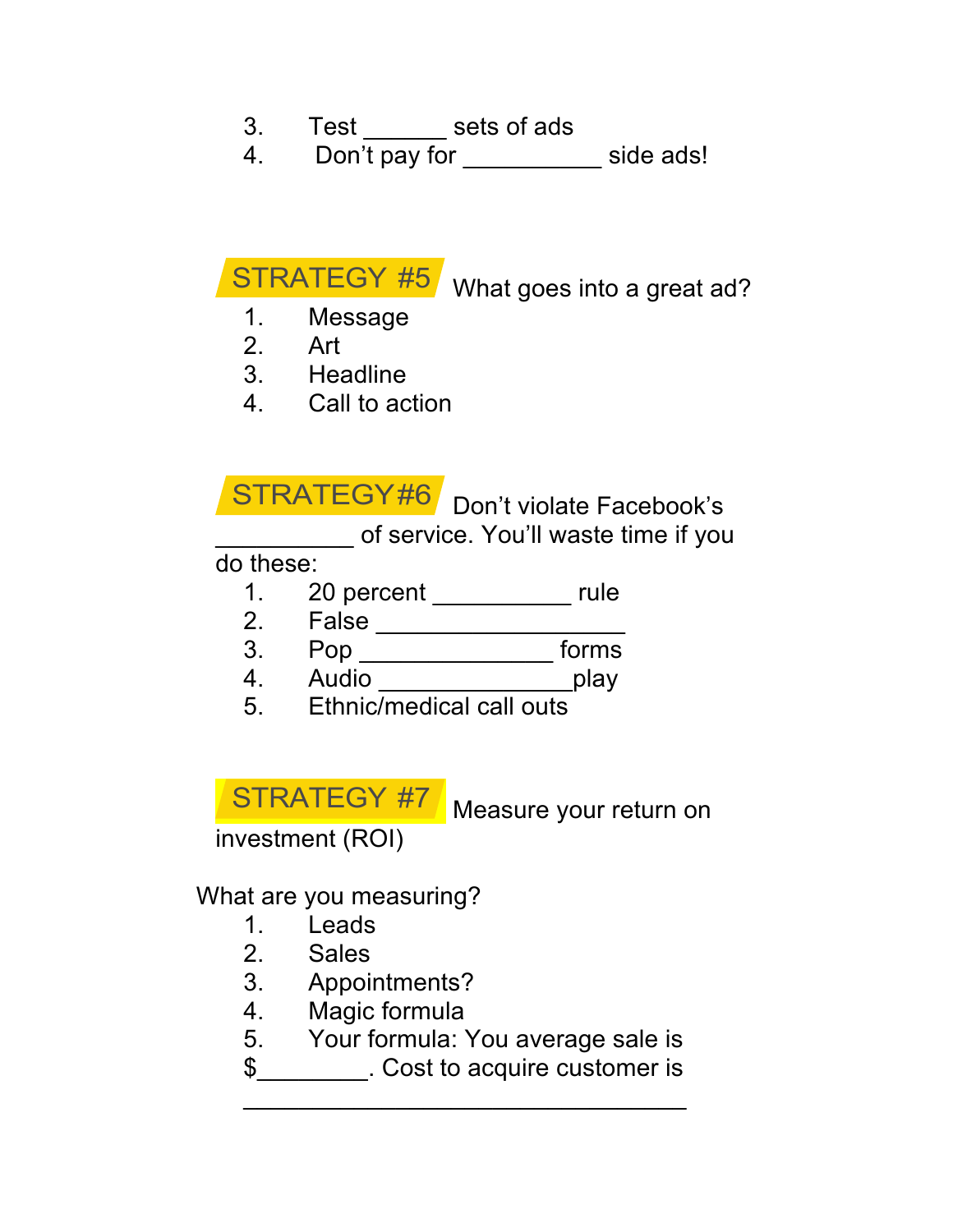## *Three Myths*

1. Advertising on Facebook is \_\_\_\_\_\_\_\_\_\_\_\_\_

2. I don't need to advertise because everyone sees my \_\_\_\_\_\_\_\_\_\_\_\_\_\_\_\_\_\_\_\_\_\_\_\_\_\_\_\_\_\_

3. My audience isn't on \_\_\_\_\_\_\_\_\_\_\_\_\_\_\_\_\_\_\_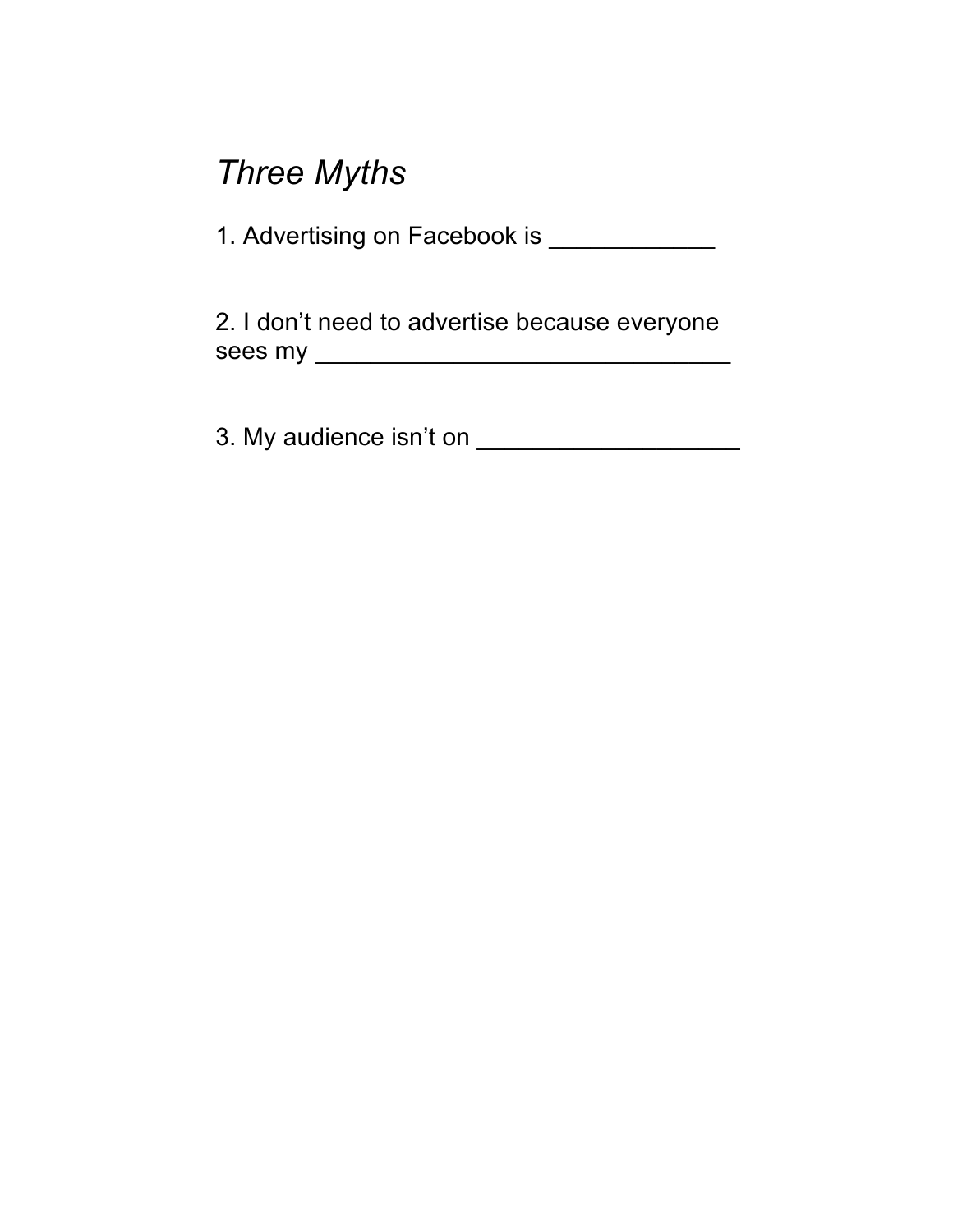# **Take Action:**

http://www.prleadstoprofits.com/facebookspecial

You get \$2,500 ad campaign for only \$500 – for one month:

**Includes** 

- Consulting
- Creating ads
- Testing ads
- Reporting to you

Plus \$300 to pay for running ads on Facebook

## **Total Investment today: \$800**

- No long-term commitments.
- If you want to continue, \$500 management fee, plus cost of ads. YOU decide your ad budget.

http://www.prleadstoprofits.com/facebookspecial

LIMITED TO 4 CALLERS TODAY ONLY! No Kidding